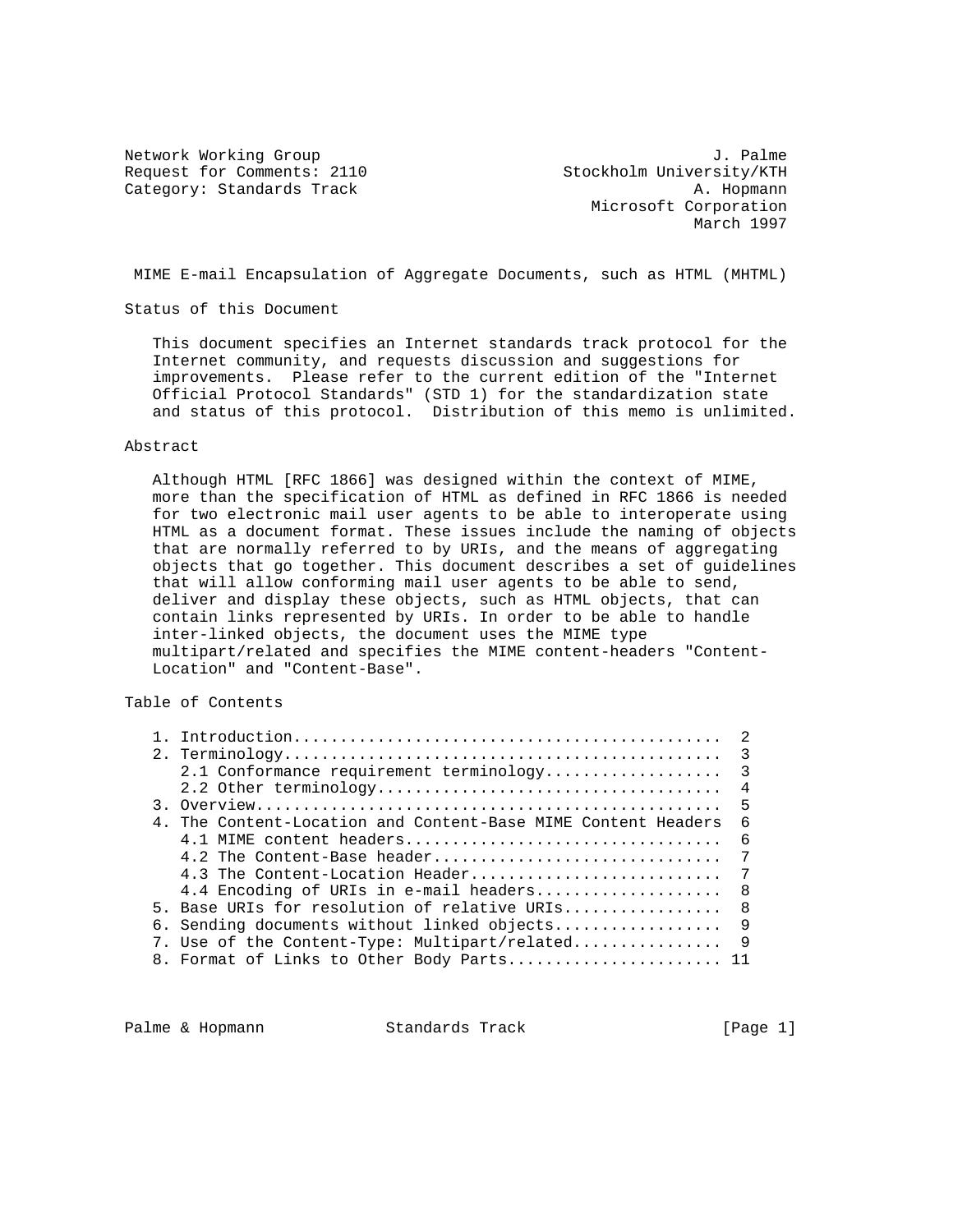| 8.3 Use of the Content-ID header and CID URLs 12              |    |
|---------------------------------------------------------------|----|
|                                                               |    |
| 9.1 Example of a HTML body without included linked objects 12 |    |
| 9.2 Example with absolute URIs to an embedded GIF picture     | 13 |
| 9.3 Example with relative URIs to an embedded GIF picture     | 13 |
| 9.4 Example using CID URL and Content-ID header to an         |    |
|                                                               |    |
| 10. Content-Disposition header 15                             |    |
| 11. Character encoding issues and end-of-line issues 15       |    |
|                                                               |    |
|                                                               |    |
|                                                               |    |
|                                                               |    |

## Mailing List Information

 Further discussion on this document should be done through the mailing list MHTML@SEGATE.SUNET.SE.

 To subscribe to this list, send a message to LISTSERV@SEGATE.SUNET.SE which contains the text SUB MHTML <your name (not your e-mail address)>

 Archives of this list are available by anonymous ftp from FTP://SEGATE.SUNET.SE/lists/mHTML/ The archives are also available by e-mail. Send a message to LISTSERV@SEGATE.SUNET.SE with the text "INDEX MHTML" to get a list of the archive files, and then a new message "GET <file name>" to retrieve the archive files.

 Comments on less important details may also be sent to the editor, Jacob Palme <jpalme@dsv.su.se>.

 More information may also be available at URL: HTTP://www.dsv.su.se/˜jpalme/ietf/jp-ietf-home.HTML

# 1. Introduction

 There are a number of document formats, HTML [HTML2], PDF [PDF] and VRML for example, which provide links using URIs for their resolution. There is an obvious need to be able to send documents in these formats in e-mail [RFC821=SMTP, RFC822]. This document gives additional specifications on how to send such documents in MIME [RFC 1521=MIME1] e-mail messages. This version of this standard was based on full consideration only of the needs for objects with links in the

Palme & Hopmann Standards Track [Page 2]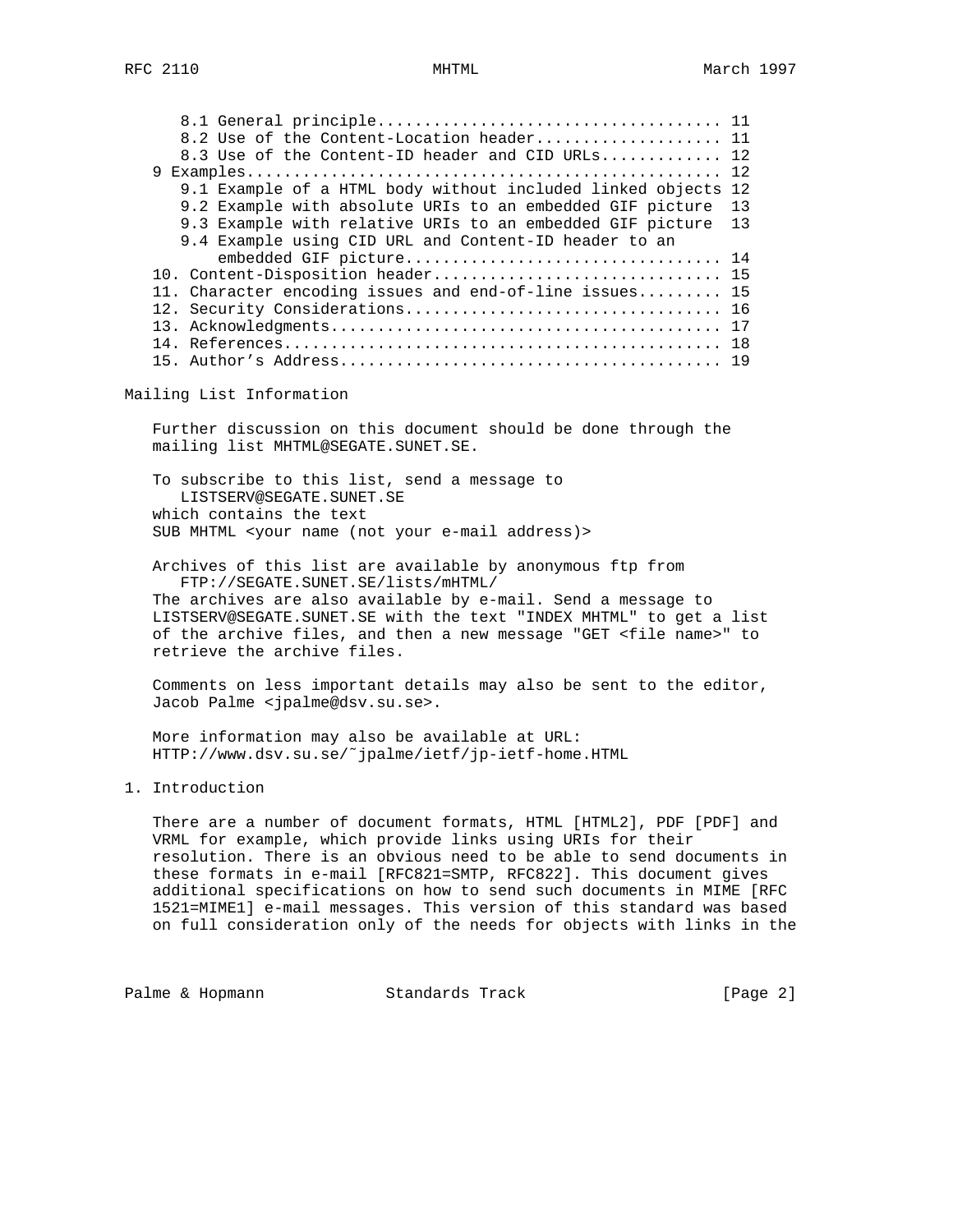Text/HTML media type (as defined in RFC 1866 [HTML2]), but the standard may still be applicable also to other formats for sets of interlinked objects, linked by URIs. There is no conformance requirement that implementations claiming conformance to this standard are able to handle URI-s in other document formats than HTML.

 URIs in documents in HTML and other similar formats reference other objects and resources, either embedded or directly accessible through hypertext links. When mailing such a document, it is often desirable to also mail all of the additional resources that are referenced in it; those elements are necessary for the complete interpretation of the primary object.

 An alternative way for sending an HTML document or other object containing URIs in e-mail is to only send the URL, and let the recipient look up the document using HTTP. That method is described in [URLBODY] and is not described in this document.

 An informational RFC will at a later time be published as a supplement to this standard. The informational RFC will discuss implementation methods and some implementation problems. Implementors are recommended to read this informational RFC when developing implementations of the MHTML standard. This informational RFC is, when this RFC is published, still in IETF draft status, and will stay that way for at least six months in order to gain more implementation experience before it is published.

- 2. Terminology
- 2.1 Conformance requirement terminology

 This specification uses the same words as RFC 1123 [HOSTS] for defining the significance of each particular requirement. These words are:

- MUST This word or the adjective "required" means that the item is an absolute requirement of the specification.
- SHOULD This word or the adjective "recommended" means that there may exist valid reasons in particular circumstances to ignore this item, but the full implications should be understood and the case carefully weighed before choosing a different course.

Palme & Hopmann Standards Track [Page 3]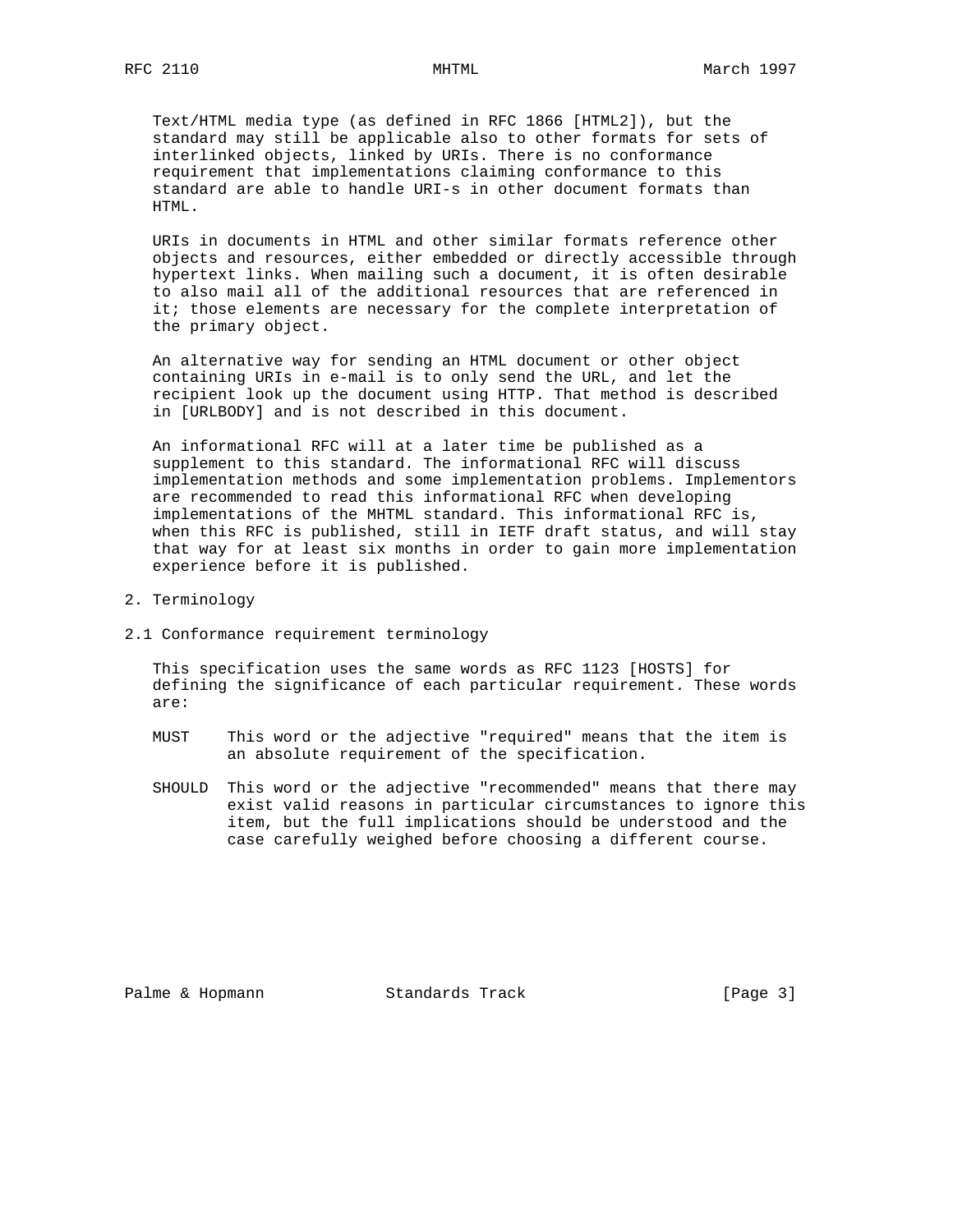MAY This word or the adjective "optional" means that this item is truly optional. One vendor may choose to include the item because a particular marketplace requires it or because it enhances the product, for example; another vendor may omit the same item.

 An implementation is not compliant if it fails to satisfy one or more of the MUST requirements for the protocols it implements. An implementation that satisfies all the MUST and all the SHOULD requirements for its protocols is said to be "unconditionally compliant"; one that satisfies all the MUST requirements but not all the SHOULD requirements for its protocols is said to be "conditionally compliant."

2.2 Other terminology

Most of the terms used in this document are defined in other RFCs.

| Absolute URI,<br>AbsoluteURI | See RFC 1808 [RELURL].                                                                                                                                          |
|------------------------------|-----------------------------------------------------------------------------------------------------------------------------------------------------------------|
| CID.                         | See [MIDCID].                                                                                                                                                   |
| Content-Base                 | See section 4.2 below.                                                                                                                                          |
| Content-ID                   | See [MIDCID].                                                                                                                                                   |
| Content-Location             | MIME message or content part header with the<br>URI of the MIME message or content part body,<br>defined in section 4.3 below.                                  |
| ding                         | Content-Transfer-Enco Conversion of a text into 7-bit octets as<br>specified in [MIME1].                                                                        |
| CR.                          | See [RFC822].                                                                                                                                                   |
| <b>CRLF</b>                  | See [RFC822].                                                                                                                                                   |
| Displayed text               | The text shown to the user reading a document<br>with a web browser. This may be different from<br>the HTML markup, see the definition of HTML<br>markup below. |
| Header                       | Field in a message or content heading specifying<br>the value of one attribute.                                                                                 |

| Standards Track<br>Palme & Hopmann | [Page 4] |  |  |
|------------------------------------|----------|--|--|
|------------------------------------|----------|--|--|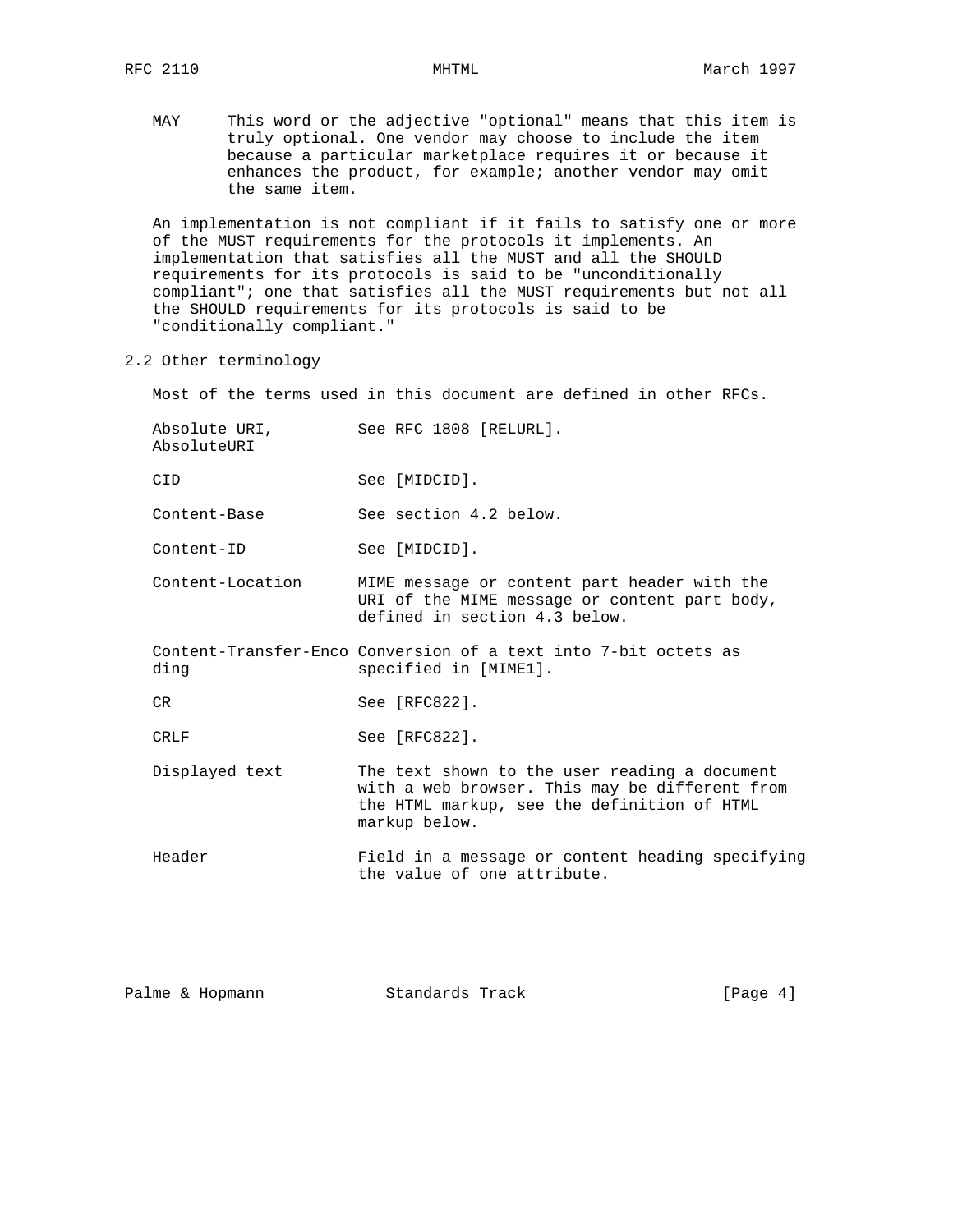Heading Part of a message or content before the first CRLFCRLF, containing formatted fields with attributes of the message or content.

HTML See RFC 1866 [HTML2].

- HTML Aggregate HTML objects together with some or all objects, to objects which the HTML object contains hyperlinks.
- HTML markup A file containing HTML encodings as specified in [HTML] which may be different from the displayed text which a person using a web browser sees. For example, the HTML markup  $may$  contain "<" where the displayed text contains the character "<".
- LF See [RFC822].
- MIC Message Integrity Codes, codes use to verify that a message has not been modified.

MIME See RFC 1521 [MIME1], [MIME2].

MUA Messaging User Agent.

PDF Portable Document Format, see [PDF].

Relative URI, See RFC 1866 [HTML2] and RFC 1808 [RELURL]. RelativeURI

URI, absolute and See RFC 1866 [HTML2].

relative

URL See RFC 1738 [URL].

URL, relative See [RELURL].

VRML Virtual Reality Markup Language.

3. Overview

 An aggregate document is a MIME-encoded message that contains a root document as well as other data that is required in order to represent that document (inline pictures, style sheets, applets, etc.). Aggregate documents can also include additional elements that are linked to the first object. It is important to keep in mind the differing needs of several audiences. Mail sending agents might send

Palme & Hopmann Standards Track [Page 5]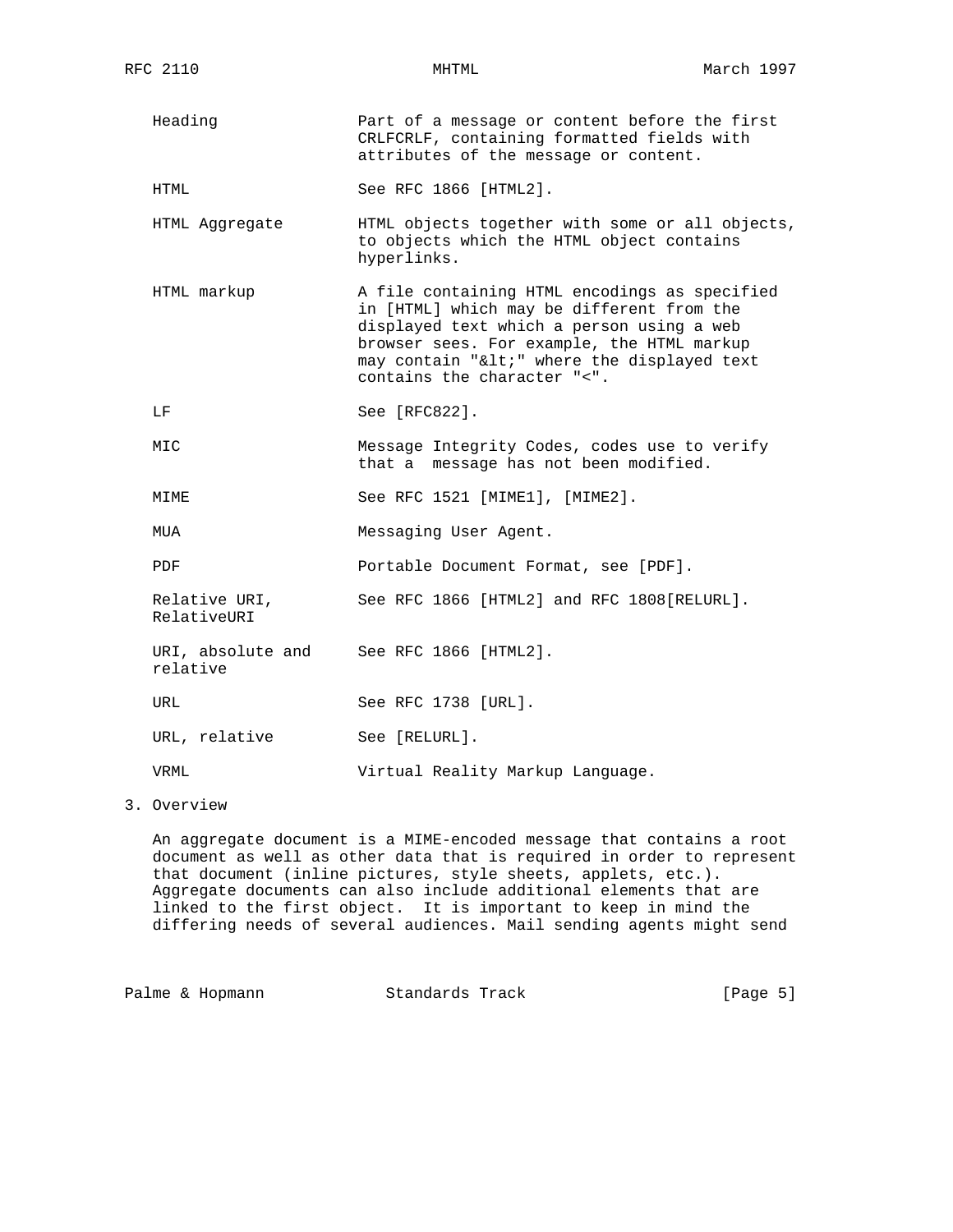aggregate documents as an encoding of normal day-to-day electronic mail. Mail sending agents might also send aggregate documents when a user wishes to mail a particular document from the web to someone else. Finally mail sending agents might send aggregate documents as automatic responders, providing access to WWW resources for non-IP connected clients.

 Mail receiving agents also have several differing needs. Some mail receiving agents might be able to receive an aggregate document and display it just as any other text content type would be displayed. Others might have to pass this aggregate document to a browsing program, and provisions need to be made to make this possible.

 Finally several other constraints on the problem arise. It is important that it be possible for a document to be signed and for it to be able to be transmitted to a client and displayed with a minimum risk of breaking the message integrity (MIC) check that is part of the signature.

4. The Content-Location and Content-Base MIME Content Headers

4.1 MIME content headers

 In order to resolve URI references to other body parts, two MIME content headers are defined, Content-Location and Content-Base. Both these headers can occur in any message or content heading, and will then be valid within this heading and for its content.

 In practice, at present only those URIs which are URLs are used, but it is anticipated that other forms of URIs will in the future be used.

 The syntax for these headers is, using the syntax definition tools from [RFC822]:

 content-location ::= "Content-Location:" ( absoluteURI | relativeURI )

content-base ::= "Content-Base:" absoluteURI

 where URI is at present (June 1996) restricted to the syntax for URLs as defined in RFC 1738 [URL].

 These two headers are valid only for exactly the content heading or message heading where they occurs and its text. They are thus not valid for the parts inside multipart headings, and are thus meaningless in multipart headings.

Palme & Hopmann Standards Track [Page 6]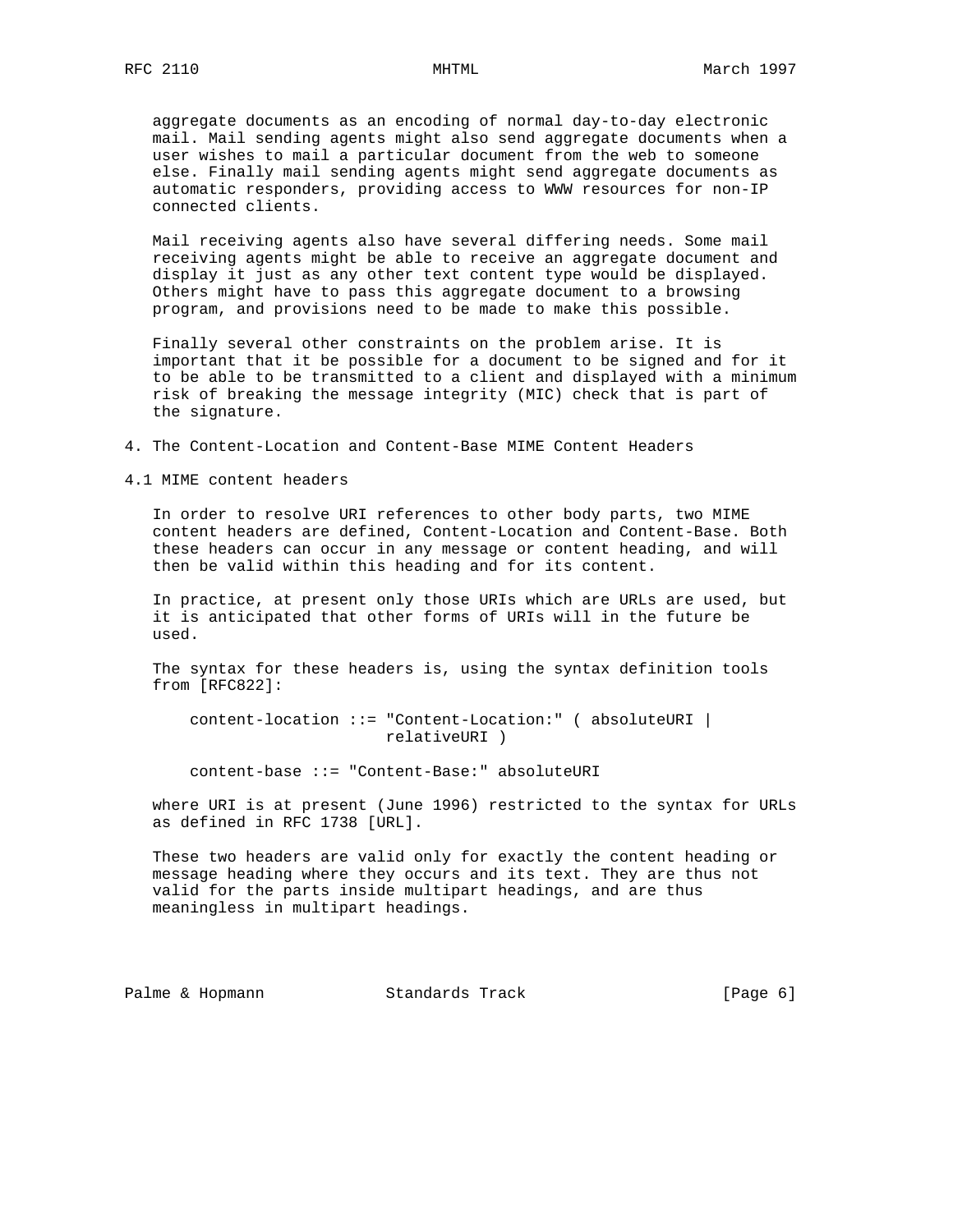These two headers may occur both inside and outside of a multipart/related part.

4.2 The Content-Base header

 The Content-Base gives a base for relative URIs occurring in other heading fields and in HTML documents which do not have any BASE element in its HTML code. Its value MUST be an absolute URI.

Example showing which Content-Base is valid where:

 Content-Type: Multipart/related; boundary="boundary-example-1"; type=Text/HTML; start=foo2\*foo3@bar2.net ; A Content-Base header cannot be placed here, since this is a ; multipart MIME object.

--boundary-example-1

 Part 1: Content-Type: Text/HTML; charset=US-ASCII Content-ID: <foo2\*foo3@bar2.net> Content-Location: http://www.ietf.cnir.reston.va.us/images/foo1.bar1 ; This Content-Location must contain an absolute URI, since no base ; is valid here. --boundary-example-1 Part 2: Content-Type: Text/HTML; charset=US-ASCII Content-ID: <foo4\*foo5@bar2.net> Content-Location: foo1.bar1 ; The Content-Base below applies to ; this relative URI

Content-Base: http://www.ietf.cnri.reston.va.us/images/

--boundary-example-1--

4.3 The Content-Location Header

 The Content-Location header specifies the URI that corresponds to the content of the body part in whose heading the header is placed. Its value CAN be an absolute or relative URI. Any URI or URL scheme may be used, but use of non-standardized URI or URL schemes might entail some risk that recipients cannot handle them correctly.

 The Content-Location header can be used to indicate that the data sent under this heading is also retrievable, in identical format, through normal use of this URI. If used for this purpose, it must contain an absolute URI or be resolvable, through a Content-Base

Palme & Hopmann Standards Track [Page 7]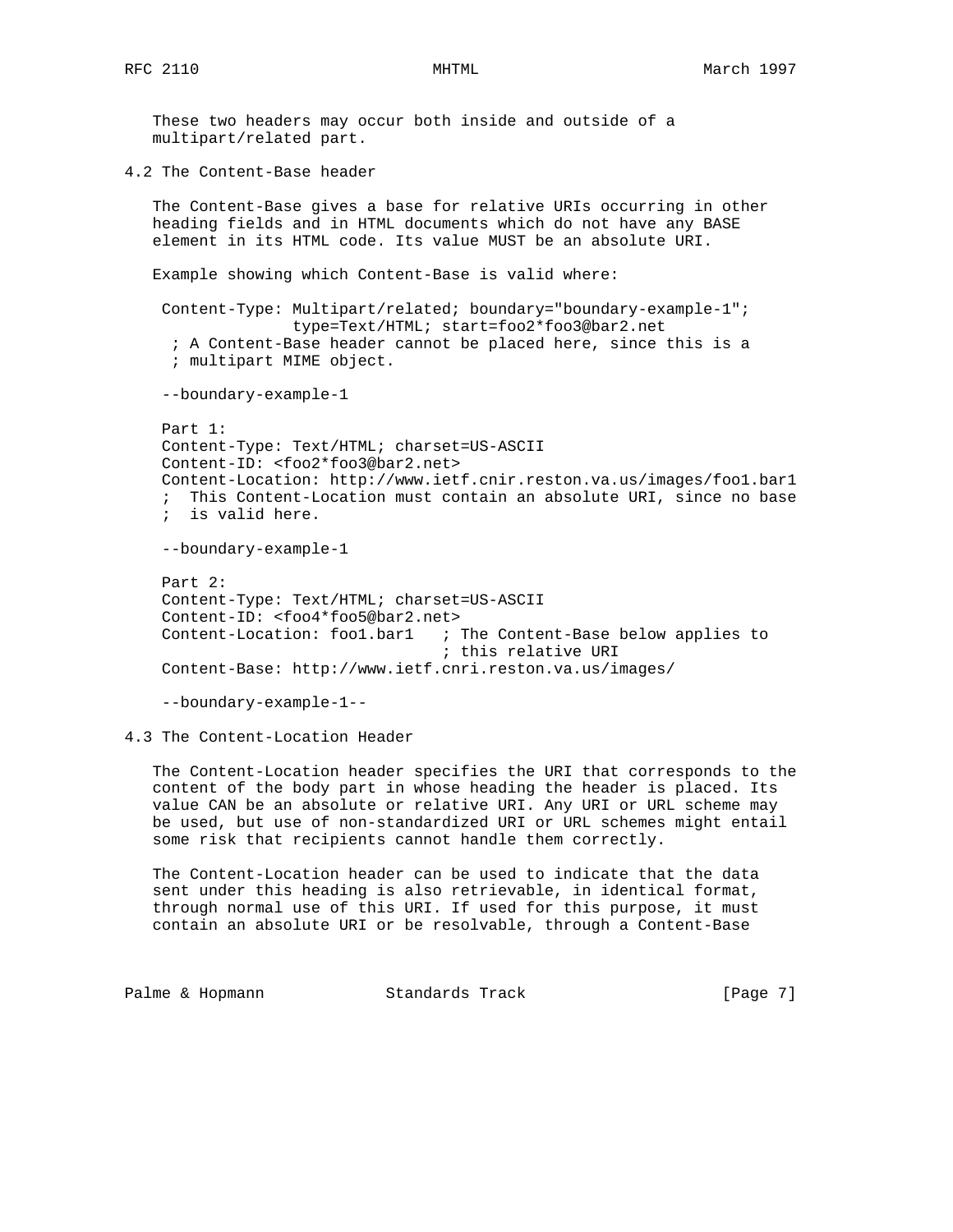header, into an absolute URI. In this case, the information sent in the message can be seen as a cached version of the original data.

 The header can also be used for data which is not available to some or all recipients of the message, for example if the header refers to an object which is only retrievable using this URI in a restricted domain, such as within a company-internal web space. The header can even contain a fictious URI and need in that case not be globally unique.

Example:

 Content-Type: Multipart/related; boundary="boundary-example-1"; type=Text/HTML

--boundary-example-1

 Part 1: Content-Type: Text/HTML; charset=US-ASCII

... ... <IMG SRC="fiction1/fiction2"> ... ...

--boundary-example-1

 Part 2: Content-Type: Text/HTML; charset=US-ASCII Content-Location: fiction1/fiction2

--boundary-example-1--

4.4 Encoding of URIs in e-mail headers

 Since MIME header fields have a limited length and URIs can get quite long, these lines may have to be folded. If such folding is done, the algorithm defined in [URLBODY] section 3.1 should be employed.

5. Base URIs for resolution of relative URIs

 Relative URIs inside contents of MIME body parts are resolved relative to a base URI. In order to determine this base URI, the first-applicable method in the following list applies.

- (a) There is a base specification inside the MIME body part containing the link which resolves relative URIs into absolute URIs. For example, HTML provides the BASE element for this.
- (b) There is a Content-Base header (as defined in section 4.2), specifying the base to be used.

Palme & Hopmann Standards Track [Page 8]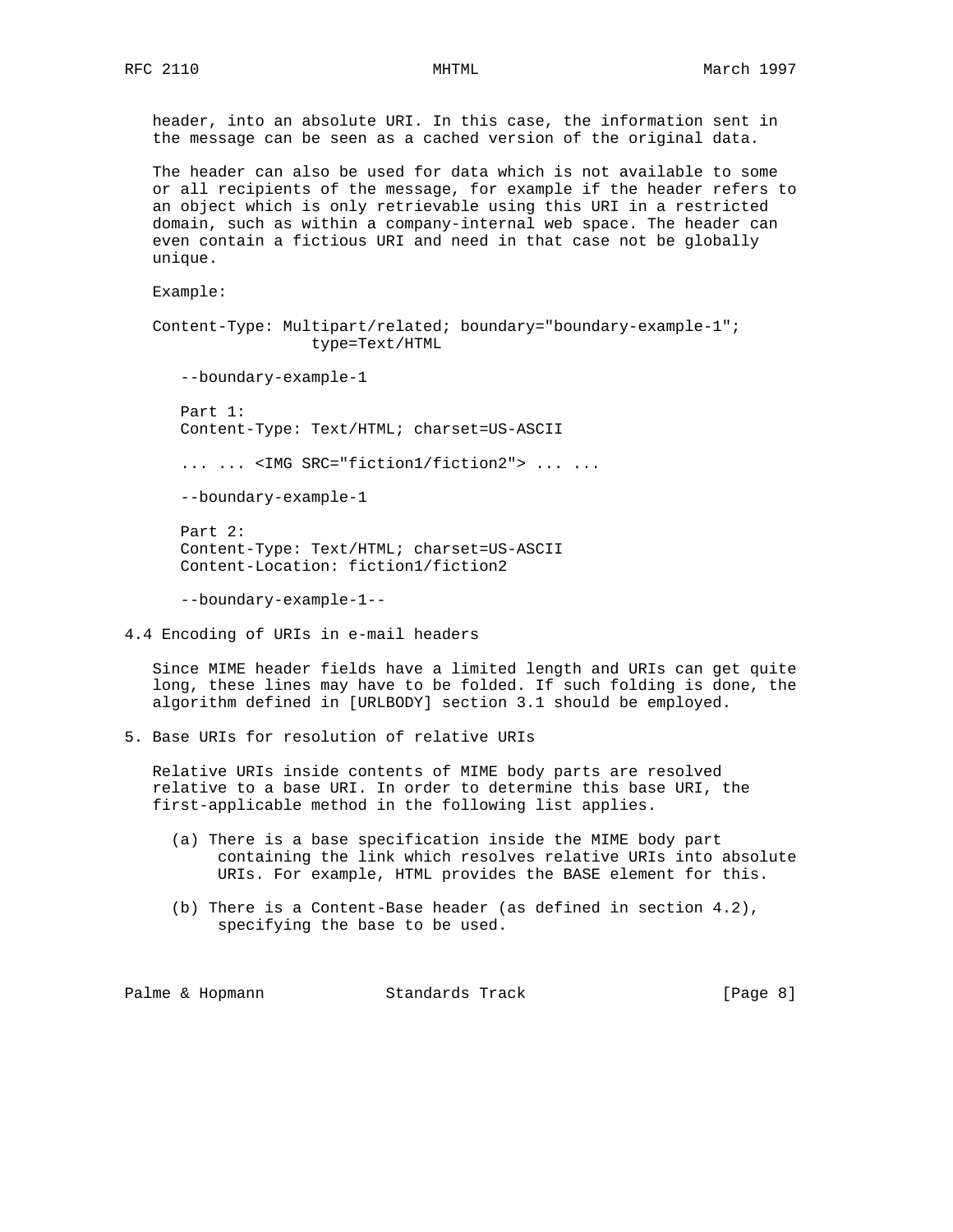(c) There is a Content-Location header in the heading of the body part which can then serve as the base in the same way as the requested URI can serve as a base for relative URIs within a file retrieved via HTTP [HTTP].

 When the methods above do not yield an absolute URI the procedure in section 8.2 for matching relative URIs MUST be followed.

6. Sending documents without linked objects

 If a document, such as an HTML object, is sent without other objects, to which it is linked, it MAY be sent as a Text/HTML body part by itself. In this case, multipart/related need not be used.

 Such a document may either not include any links, or contain links which the recipient resolves via ordinary net look up, or contain links which the recipient cannot resolve.

 Inclusion of links which the recipient has to look up through the net may not work for some recipients, since all e-mail recipients do not have full internet connectivity. Also, such links may work for the sender but not for the recipient, for example when the link refers to an URI within a company-internal network not accessible from outside the company.

 Note that documents with links that the recipient cannot resolve MAY be sent, although this is discouraged. For example, two persons developing a new HTML page may exchange incomplete versions.

7. Use of the Content-Type: Multipart/related

 If a message contains one or more MIME body parts containing links and also contains as separate body parts, data, to which these links (as defined, for example, in RFC 1866 [HTML2]) refers, then this whole set of body parts (referring body parts and referred-to body parts) SHOULD be sent within a multipart/related body part as defined in [REL].

 The root body part of the multipart/related SHOULD be the start object for rendering the object, such as a text/html object, and which contains links to objects in other body parts, or a multipart/alternative of which at least one alternative resolves to such a start object. Implementors are warned, however, that many mail programs treat multipart/alternative as if it had been multipart/mixed (even though MIME [MIME1] requires support for multipart/alternative).

Palme & Hopmann Standards Track [Page 9]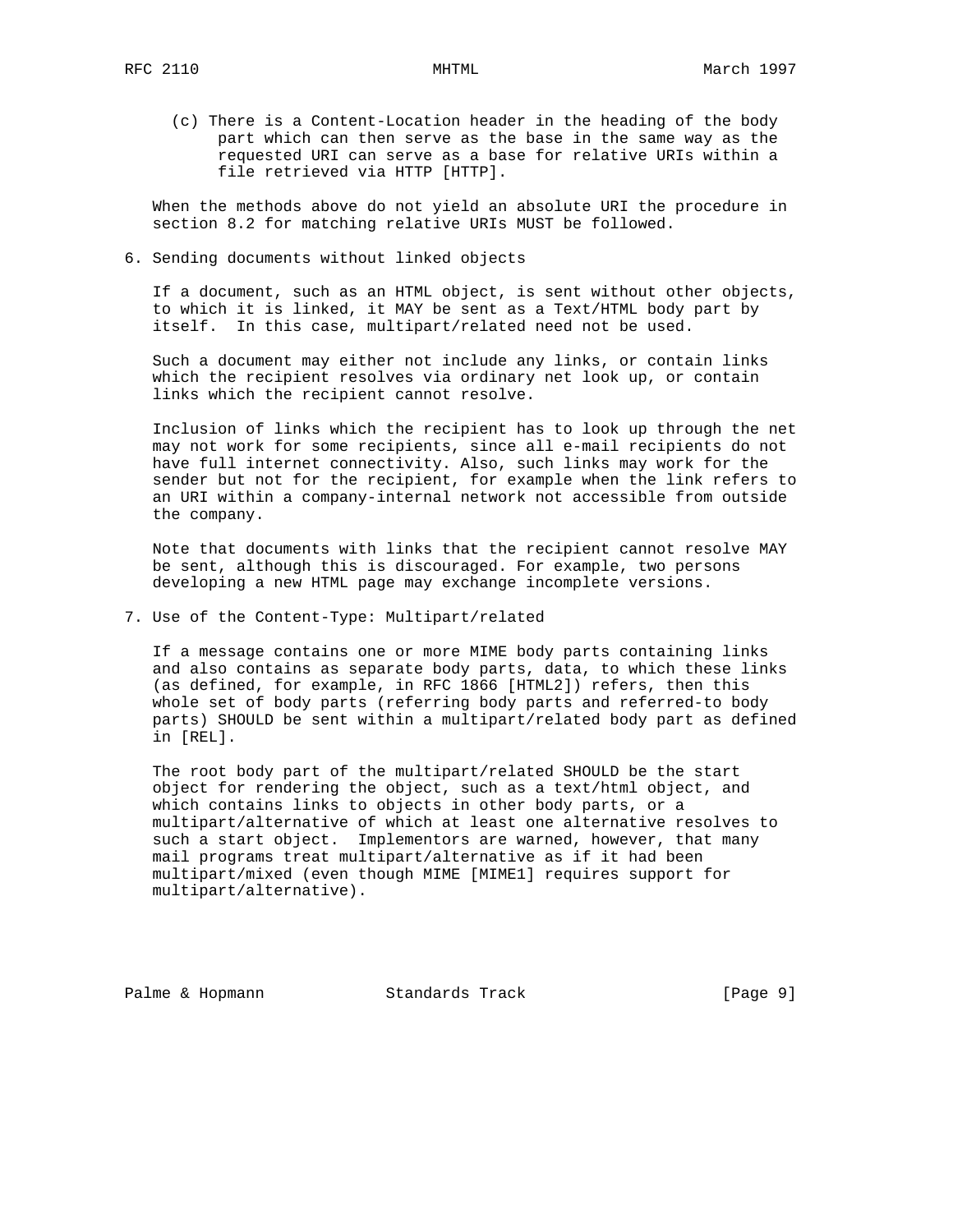[REL] requires that the type attribute of the "Content-Type: Multipart/related" statement be the type of the root object, and this value can thus be "multipart/alternative". If the root is not the first body part within the multipart/related, [REL] further requires that its Content-ID MUST be given in a start parameter to the "Content-Type: Multipart/related" header.

 When presenting the root body part to the user, the additional body parts within the multipart/related can be used:

- (a) For those recipients who only have e-mail but not full Internet access.
- (b) For those recipients who for other reasons, such as firewalls or the use of company-internal links, cannot retrieve the linked body parts through the net.

 Note that this means that you can, via e-mail, send HTML which includes URIs which the recipient cannot resolve via HTTPor other connectivity-requiring URIs.

- (c) For items which are not available on the web.
- (d) For any recipient to speed up access.

 The type parameter of the "Content-Type: Multipart/related" MUST be the same as the Content-Type of its root.

 When a sending MUA sends objects which were retrieved from the WWW, it SHOULD maintain their WWW URIs. It SHOULD not transform these URIs into some other URI form prior to transmitting them. This will allow the receiving MUA to both verify MICs included with the email message, as well as verify the documents against their WWW counterpoints.

 In certain special cases this will not work if the original HTML document contains URIs as parameters to objects and applets. In such a case, it might be better to rewrite the document before sending it. This problem is discussed in more detail in the informational RFC which will be published as a supplement to this standard.

 This standard does not cover the case where a multipart/related contains links to MIME body parts outside of the current multipart/related or in other MIME messages, even if methods similar to those described in this standard are used. Implementors who provide such links are warned that mailers implementing this standard may not be able to resolve such links.

Palme & Hopmann Standards Track [Page 10]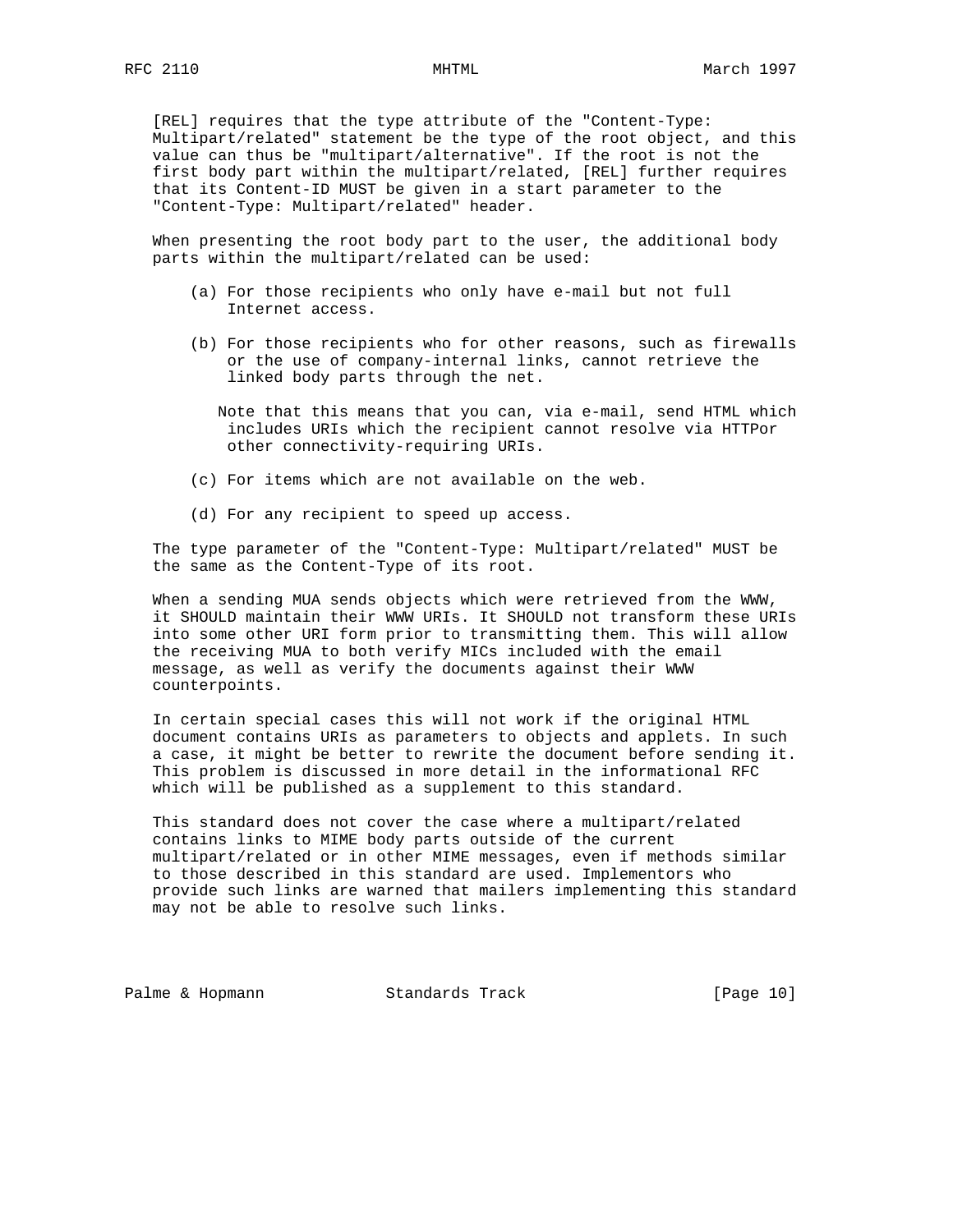Within such a multipart/related, ALL different parts MUST have different Content-Location or Content-ID values.

- 8. Format of Links to Other Body Parts
- 8.1 General principle

 A body part, such as a text/HTML body part, may contain hyperlinks to objects which are included as other body parts in the same message and within the same multipart/related content. Often such linked objects are meant to be displayed inline to the reader of the main document; for example, objects referenced with the IMG tag in HTML [RFC 1866=HTML2]. New tags with this property are proposed in the ongoing development of HTML (example: applet, frame).

 In order to send such messages, there is a need to indicate which other body parts are referred to by the links in the body parts containing such links. For example, a body part of Content-Type: Text/HTML often has links to other objects, which might be included in other body parts in the same MIME message. The referencing of other body parts is done in the following way: For each body part containing links and each distinct URI within it, which refers to data which is sent in the same MIME message, there SHOULD be a separate body part within the current multipart/related part of the message containing this data. Each such body part SHOULD contain a Content-Location header (see section 8.2) or a Content-ID header (see section 8.3).

 An e-mail system which claims conformance to this standard MUST support receipt of multipart/related (as defined in section 7) with links between body parts using both the Content-Location (as defined in section 8.2) and the Content-ID method (as defined in section 8.3).

8.2 Use of the Content-Location header

 If there is a Content-Base header, then the recipient MUST employ relative to absolute resolution as defined in RFC 1808 [RELURL] of relative URIs in both the HTML markup and the Content-Location header before matching a hyperlink in the HTML markup to a Content-Location header. The same applies if the Content-Location contains an absolute URI, and the HTML markup contains a BASE element so that relative URIs in the HTML markup can be resolved.

 If there is NO Content-Base header, and the Content-Location header contains a relative URI, then NO relative to absolute resolution SHOULD be performed. Matching the relative URI in the Content- Location header to a hyperlink in an HTML markup text is in this case

Palme & Hopmann Standards Track [Page 11]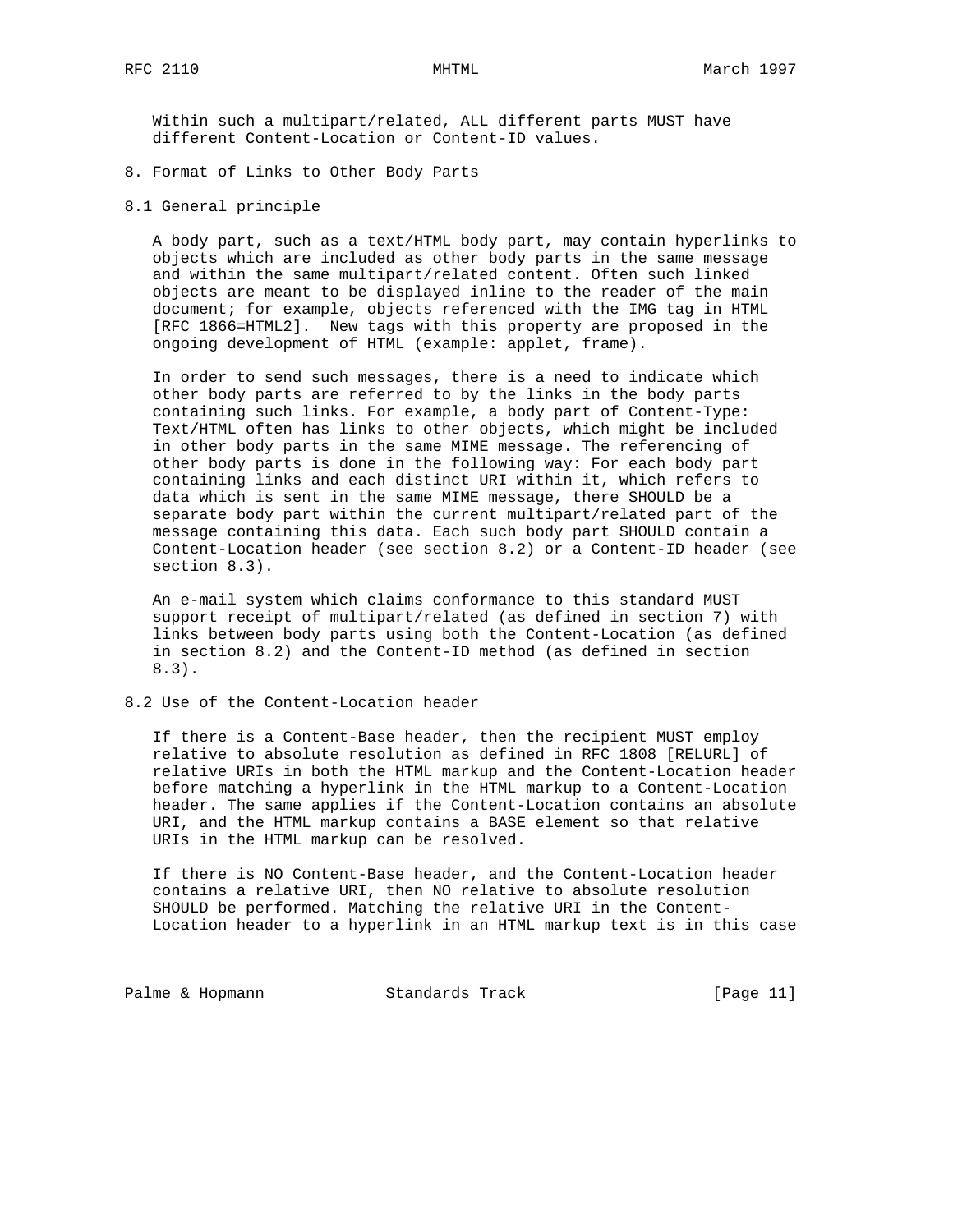a two step process. First remove any LWSP from the relative URI which may have been introduced as described in section 4.4. Then perform an exact textual match against the HTML URIs. For this matching process, ignore BASE specifications, such as the BASE element in HTML. Note that this only applies for matching Content-Location headers, not for URL-s in the HTML document which are resolved through network look up at read time.

 The URI in the Content-Location header need not refer to an object which is actually available globally for retrieval using this URI (after resolution of relative URIs). However, URI-s in Content- Location headers (if absolute, or resolvable to absolute URIs) SHOULD still be globally unique.

8.3 Use of the Content-ID header and CID URLs

 When CID (Content-ID) URLs as defined in RFC 1738 [URL] and RFC 1873 [MIDCID] are used for links between body parts, the Content-Location statement will normally be replaced by a Content-ID header. Thus, the following two headers are identical in meaning:

 Content-ID: foo@bar.net Content-Location: CID: foo@bar.net

 Note: Content-IDs MUST be globally unique [MIME1]. It is thus not permitted to make them unique only within this message or within this multipart/related.

- 9 Examples
- 9.1 Example of a HTML body without included linked objects

 The first example is the simplest form of an HTML email message. This is not an aggregate HTML object, but simply a message with a single HTML body part. This message contains a hyperlink but does not provide the ability to resolve the hyperlink. To resolve the hyperlink the receiving client would need either IP access to the Internet, or an electronic mail web gateway.

 From: foo1@bar.net To: foo2@bar.net Subject: A simple example Mime-Version: 1.0 Content-Type: Text/HTML; charset=US-ASCII

Palme & Hopmann Standards Track [Page 12]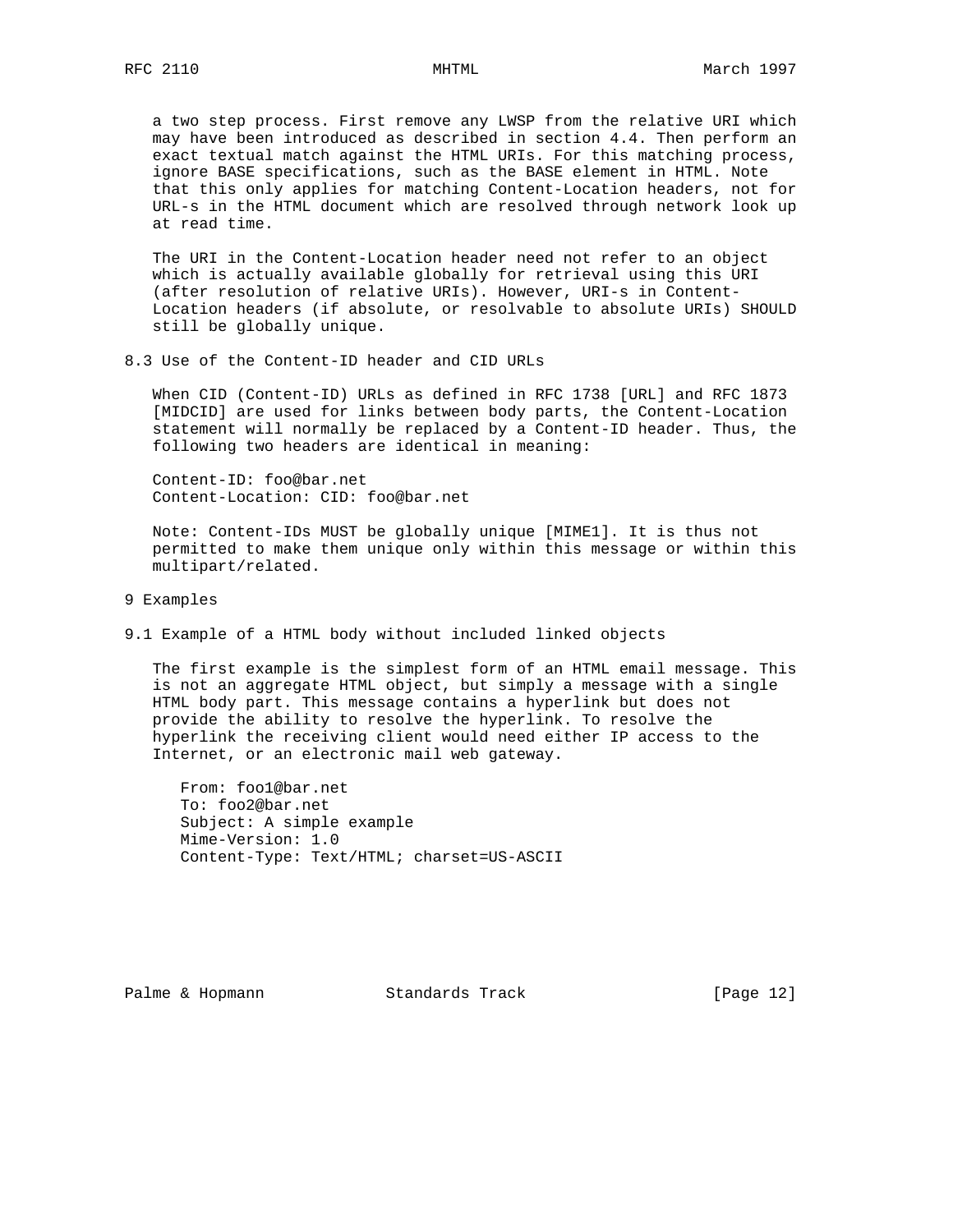<HTML> <head></head> <body> <h1>Hi there!</h1> An example of an HTML message.<p> Try clicking <a href="http://www.resnova.com/">here.</a><p> </body></HTML> 9.2 Example with absolute URIs to an embedded GIF picture From: foo1@bar.net To: foo2@bar.net Subject: A simple example Mime-Version: 1.0 Content-Type: Multipart/related; boundary="boundary-example-1"; type=Text/HTML; start=foo3\*foo1@bar.net --boundary-example-1 Content-Type: Text/HTML;charset=US-ASCII Content-ID: <foo3\*foo1@bar.net> ... text of the HTML document, which might contain a hyperlink to the other body part, for example through a statement such as: <IMG SRC="http://www.ietf.cnri.reston.va.us/images/ietflogo.gif" ALT="IETF logo"> --boundary-example-1 Content-Location: http://www.ietf.cnri.reston.va.us/images/ietflogo.gif Content-Type: IMAGE/GIF Content-Transfer-Encoding: BASE64 R0lGODlhGAGgAPEAAP/////ZRaCgoAAAACH+PUNvcHlyaWdodCAoQykgMTk5 NSBJRVRGLiBVbmF1dGhvcml6ZWQgZHVwbGljYXRpb24gcHJvaGliaXRlZC4A etc... --boundary-example-1-- 9.3 Example with relative URIs to an embedded GIF picture From: foo1@bar.net To: foo2@bar.net Subject: A simple example Mime-Version: 1.0 Content-Base: http://www.ietf.cnri.reston.va.us Content-Type: Multipart/related; boundary="boundary-example-1"; type=Text/HTML

Palme & Hopmann Standards Track [Page 13]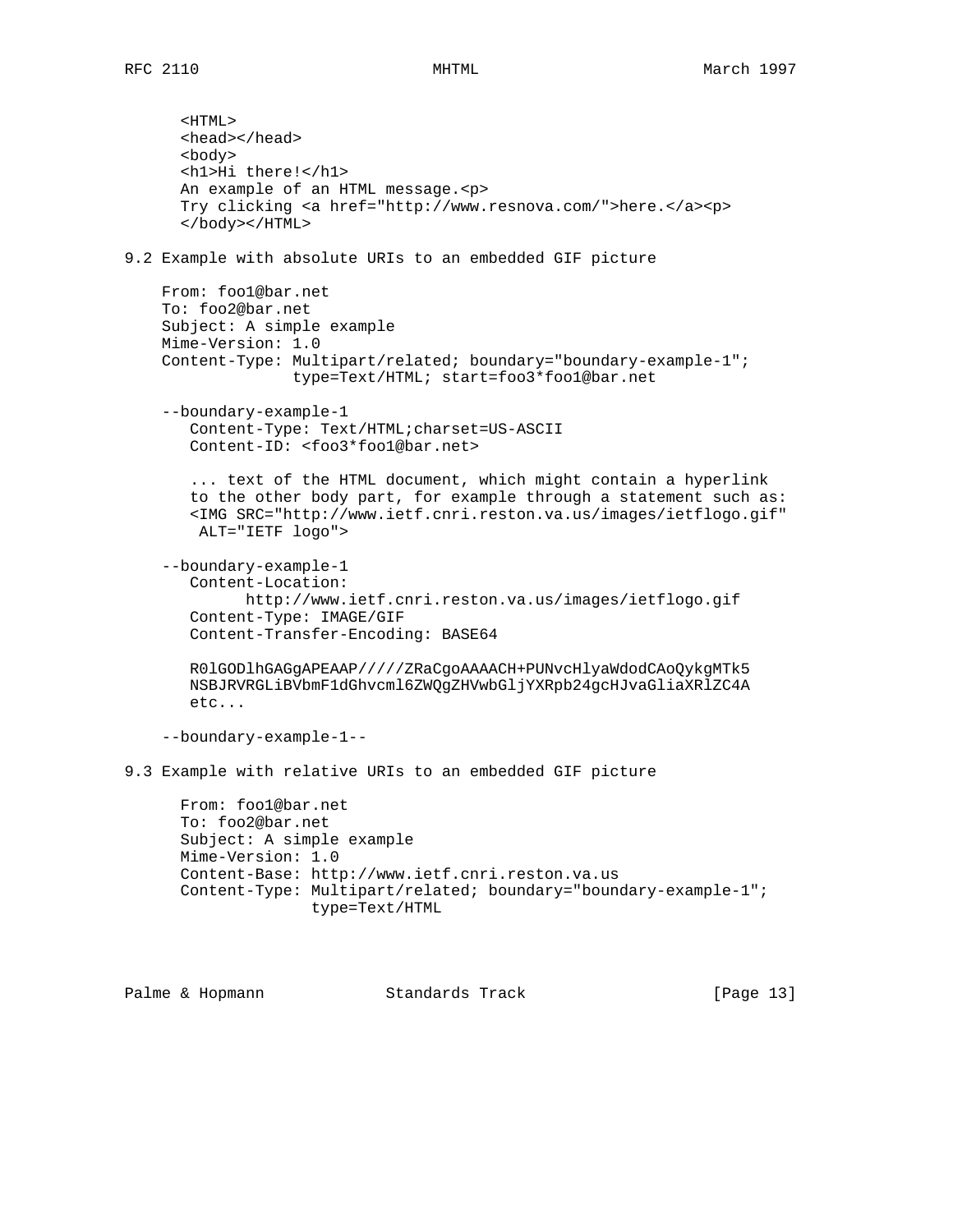--boundary-example-1 Content-Type: Text/HTML; charset=ISO-8859-1 Content-Transfer-Encoding: QUOTED-PRINTABLE ... text of the HTML document, which might contain a hyperlink to the other body part, for example through a statement such as: <IMG SRC="/images/ietflogo.gif" ALT="IETF logo"> Example of a copyright sign encoded with Quoted-Printable: =A9 Example of a copyright sign mapped onto HTML markup:  $&\#168$ ; --boundary-example-1 Content-Location: /images/ietflogo.gif Content-Type: IMAGE/GIF Content-Transfer-Encoding: BASE64 R0lGODlhGAGgAPEAAP/////ZRaCgoAAAACH+PUNvcHlyaWdodCAoQykgMTk5 NSBJRVRGLiBVbmF1dGhvcml6ZWQgZHVwbGljYXRpb24gcHJvaGliaXRlZC4A etc... --boundary-example-1-- 9.4 Example using CID URL and Content-ID header to an embedded GIF picture From: foo1@bar.net To: foo2@bar.net Subject: A simple example Mime-Version: 1.0 Content-Type: Multipart/related; boundary="boundary-example-1"; type=Text/HTML --boundary-example-1 Content-Type: Text/HTML; charset=US-ASCII ... text of the HTML document, which might contain a hyperlink to the other body part, for example through a statement such as: <IMG SRC="cid:foo4\*foo1@bar.net" ALT="IETF logo"> --boundary-example-1 Content-ID: <foo4\*foo1@bar.net> Content-Type: IMAGE/GIF Content-Transfer-Encoding: BASE64 R0lGODlhGAGgAPEAAP/////ZRaCgoAAAACH+PUNvcHlyaWdodCAoQykgMTk5 NSBJRVRGLiBVbmF1dGhvcml6ZWQgZHVwbGljYXRpb24gcHJvaGliaXRlZC4A etc...

--boundary-example-1--

Palme & Hopmann Standards Track [Page 14]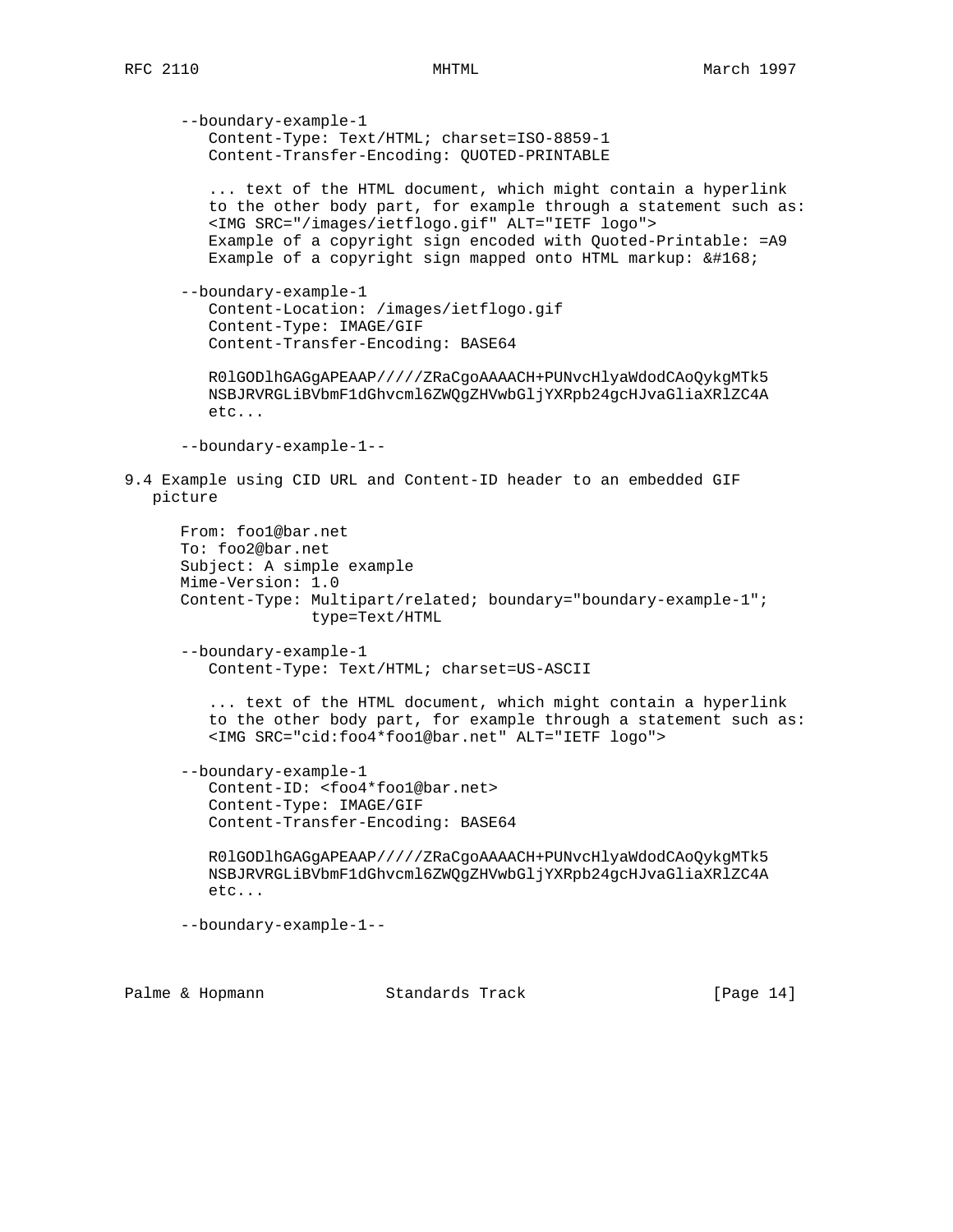10. Content-Disposition header

 Note the specification in [REL] on the relations between Content- Disposition and multipart/related.

11. Character encoding issues and end-of-line issues

 For the encoding of characters in HTML documents and other text documents into a MIME-compatible octet stream, the following mechanisms are relevant:

- HTML [HTML2, HTML-I18N] as an application of SGML [SGML] allows characters to be denoted by character entities as well as by numeric character references (e.g. "Latin small letter a with acute accent" may be represented by " $\&a$ acute;" or " $\&\#225$ ;") in the HTML markup.
- HTML documents, in common with other documents of the MIME "Content-Type text", can be represented in MIME using one of several character encodings. The MIME Content-Type "charset" parameter value indicates the particular encoding used. For the exact meaning and use of the "charset" parameter, please see [MIME-IMB section 4.2].

 Note that the "charset" parameter refers only to the MIME character encoding. For example, the string "á" can be sent in MIME with "charset=US-ASCII", while the raw character "Latin small letter a with acute accent" cannot.

 The above mechanisms are well defined and documented, and therefore not further explained here. In sending a message, all the above mentioned mechanisms MAY be used, and any mixture of them MAY occur when sending the document via e-mail. Receiving mail user agents (together with any Web browser they may use to display the document) MUST be capable of handling any combinations of these mechanisms.

Also note that:

- Any documents including HTML documents that contain octet values outside the 7-bit range need a content-transfer-encoding applied before transmission over certain transport protocols [MIME1, chapter 5].
- The MIME standard [MIME1] requires that documents of "Content-Type: Text MUST be in canonical form before Content-Transfer-Encoding, i.e. that line breaks are encoded as CRLFs, not as bare CRs or bare LFs or something else. This is in contrast to [HTTP] where section 3.6.1 allows other representations of line breaks.

Palme & Hopmann Standards Track [Page 15]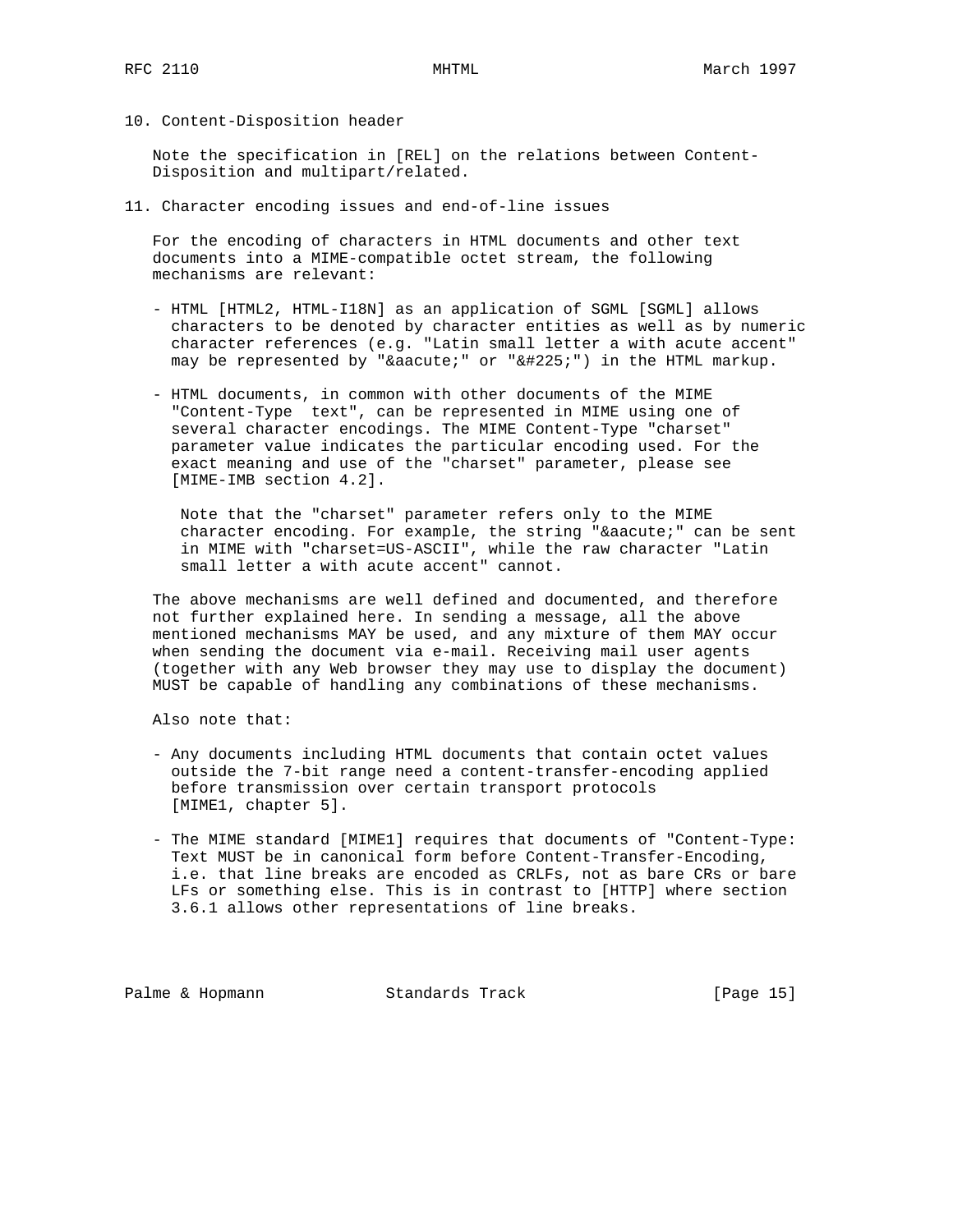Note that this might cause problems with integrity checks based on checksums, which might not be preserved when moving a document from the HTTP to the MIME environment. If a document has to be converted in such a way that a checksum integrity check becomes invalid, then this integrity check header SHOULD be removed from the document.

 Other sources of problems are Content-Encoding used in HTTP but not allowed in MIME, and charsets that are not able to represent line breaks as CRLF. A good overview of the differences between HTTP and MIME with regards to "Content-Type: Text" can be found in [HTTP], appendix C.

 If the original document has line breaks in the canonical form (CRLF), then the document SHOULD remain unconverted so that integrity check sums are not invalidated.

 A provider of HTML documents who wants his documents to be transferable via both HTTP and SMTP without invalidating checksum integrity checks, should always provide original documents in the canonical form with CRLF for line breaks.

 Some transport mechanisms may specify a default "charset" parameter if none is supplied [HTTP, MIME1]. Because the default differs for different mechanisms, when HTML is transferred through mail, the charset parameter SHOULD be included, rather than relying on the default.

## 12. Security Considerations

 Some Security Considerations include the potential to mail someone an object, and claim that it is represented by a particular URI (by giving it a Content-Location header). There can be no assurance that a WWW request for that same URI would normally result in that same object. It might be unsuitable to cache the data in such a way that the cached data can be used for retrieval of this URI from other messages or message parts than those included in the same message as the Content-Location header. Because of this problem, receiving User Agents SHOULD not cache this data in the same way that data that was retrieved through an HTTP or FTP request might be cached.

 URLs, especially File URLs, may in their name contain company internal information, which may then inadvertently be revealed to recipients of documents containing such URLs.

 One way of implementing messages with linked body parts is to handle the linked body parts in a combined mail and WWW proxy server. The mail client is only given the start body part, which it passes to a web browser. This web browser requests the linked parts from the

Palme & Hopmann Standards Track [Page 16]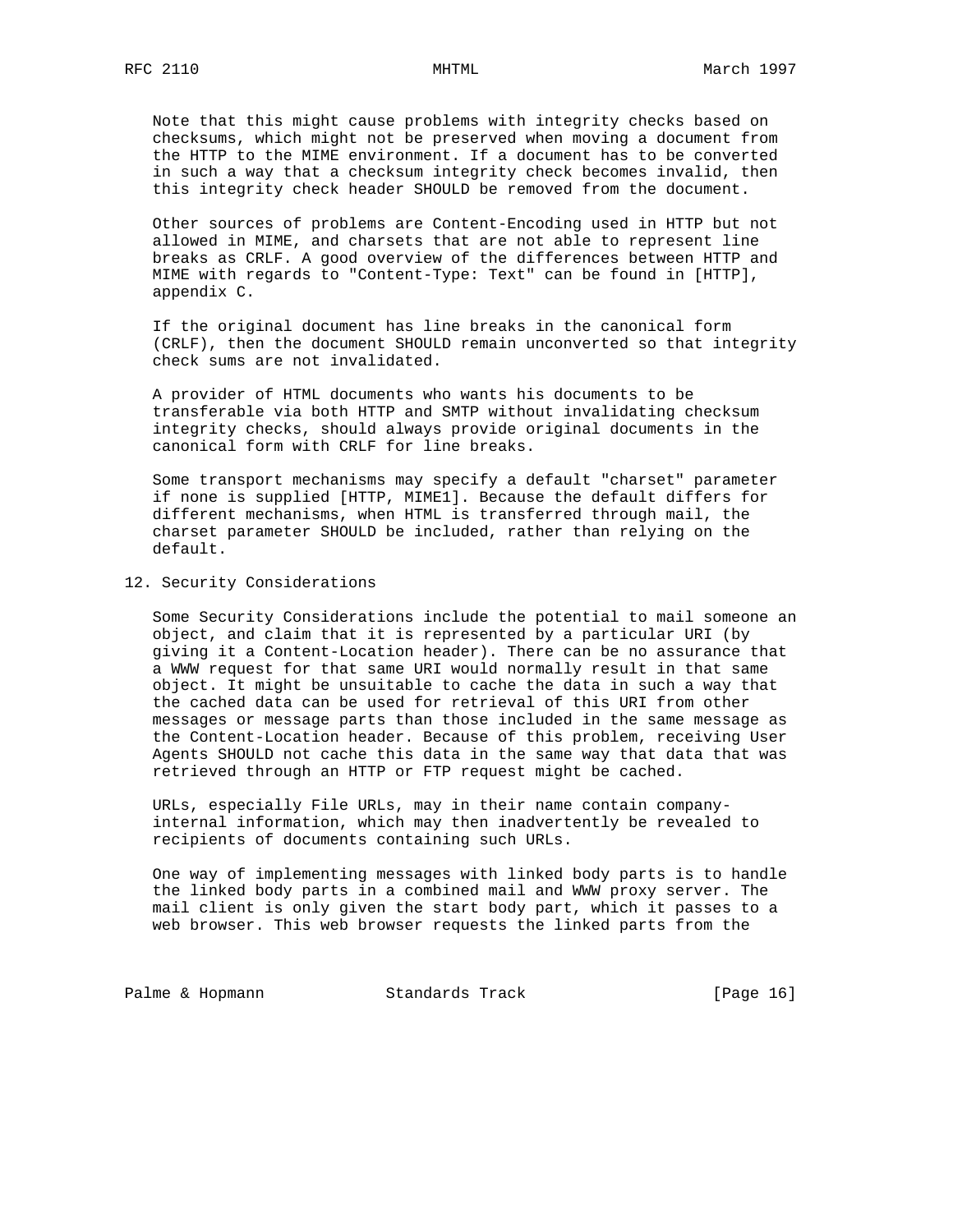proxy server. If this method is used, and if the combined server is used by more than one user, then methods must be employed to ensure that body parts of a message to one person is not retrievable by another person. Use of passwords (also known as tickets or magic cookies) is one way of achieving this. Note that some caching WWW proxy servers may not distinguish between cached objects from e-mail and HTTP, which may be a security risk.

 In addition, by allowing people to mail aggregate objects, we are opening the door to other potential security problems that until now were only problems for WWW users. For example, some HTML documents now either themselves contain executable content (JavaScript) or contain links to executable content (The "INSERT" specification, Java). It would be exceedingly dangerous for a receiving User Agent to execute content received through a mail message without careful attention to restrictions on the capabilities of that executable content.

 Some WWW applications hide passwords and tickets (access tokens to information which may not be available to anyone) and other sensitive information in hidden fields in the web documents or in on-the-fly constructed URLs. If a person gets such a document, and forwards it via e-mail, the person may inadvertently disclose sensitive information.

13. Acknowledgments

 Harald T. Alvestrand, Richard Baker, Dave Crocker, Martin J. Duerst, Lewis Geer, Roy Fielding, Al Gilman, Paul Hoffman, Richard W. Jesmajian, Mark K. Joseph, Greg Herlihy, Valdis Kletnieks, Daniel LaLiberte, Ed Levinson, Jay Levitt, Albert Lunde, Larry Masinter, Keith Moore, Gavin Nicol, Pete Resnick, Jon Smirl, Einar Stefferud, Jamie Zawinski, Steve Zilles and several other people have helped us with preparing this document. I alone take responsibility for any errors which may still be in the document.

Palme & Hopmann Standards Track [Page 17]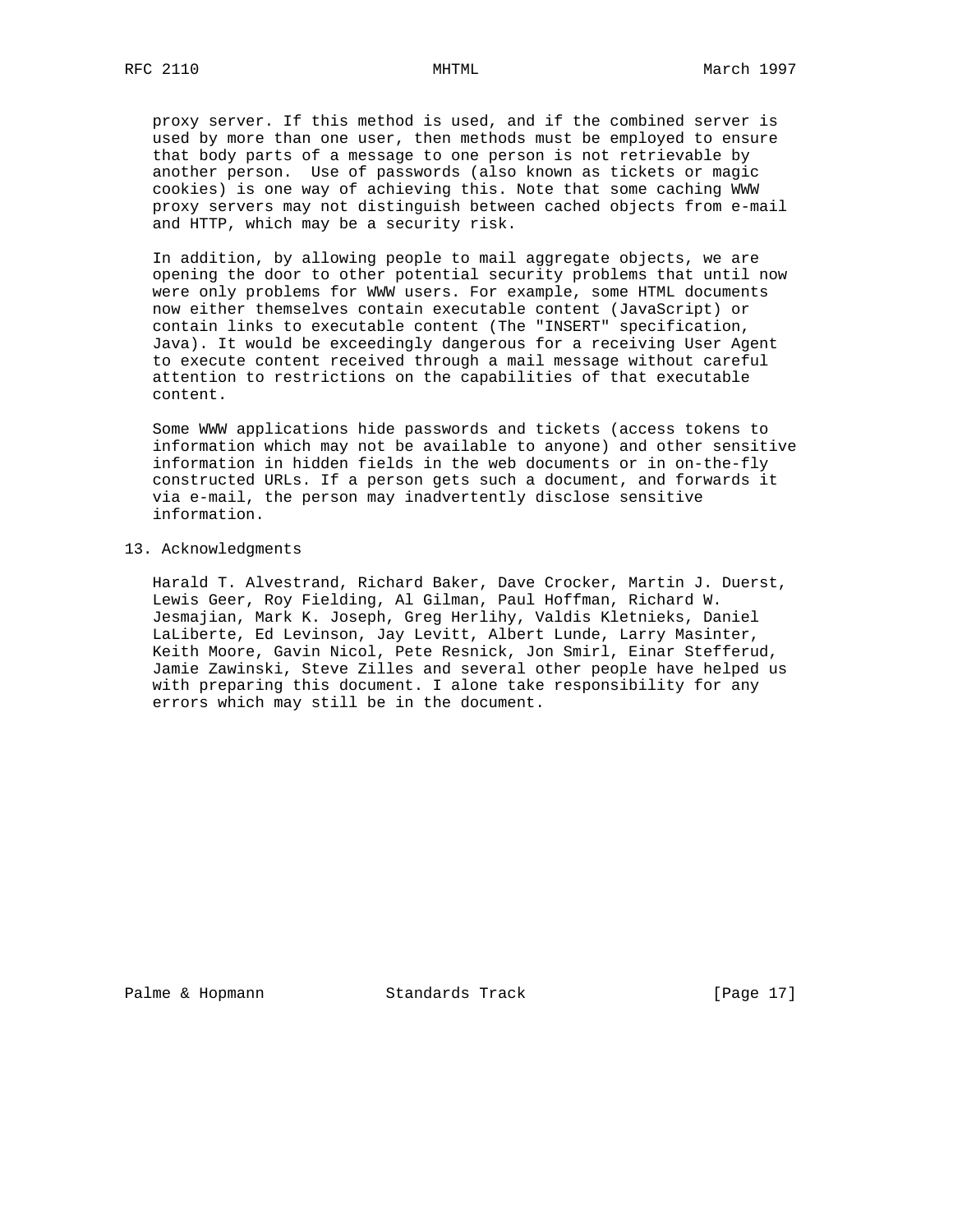| Ref.          | Author, title                                                                                                                                                                                    |  |  |  |
|---------------|--------------------------------------------------------------------------------------------------------------------------------------------------------------------------------------------------|--|--|--|
| [CONDISP]     | R. Troost, S. Dorner: "Communicating Presentation<br>Information in Internet Messages: The<br>Content-Disposition Header", RFC 1806, June 1995.                                                  |  |  |  |
| [HOSTS]       | R. Braden (editor): "Requirements for Internet Hosts --<br>Application and Support", STD-3, RFC 1123, October 1989.                                                                              |  |  |  |
| $[HTML-118N]$ | F. Yergeau, G. Nicol, G. Adams, & M. Duerst:<br>"Internationalization of the Hypertext Markup<br>Language". RFC 2070, January 1997.                                                              |  |  |  |
| [HTML2]       | T. Berners-Lee, D. Connolly: "Hypertext Markup Language<br>- 2.0", RFC 1866, November 1995.                                                                                                      |  |  |  |
| [HTTP]        | T. Berners-Lee, R. Fielding, H. Frystyk: Hypertext<br>Transfer Protocol -- HTTP/1.0. RFC 1945, May 1996.                                                                                         |  |  |  |
| [MD5]         | R. Rivest: "The MD5 Message-Digest Algorithm", RFC 1321,<br>April 1992.                                                                                                                          |  |  |  |
| [MIDCID]      | E. Levinson: "Content-ID and Message-ID Uniform<br>Resource Locators". RFC 2111, February 1997.                                                                                                  |  |  |  |
| [MIME-IMB]    | N. Freed & N. Borenstein: "Multipurpose Internet Mail<br>Extensions (MIME) Part One: Format of Internet Message<br>Bedies". RFC 2045, November 1996.                                             |  |  |  |
| [MIME1]       | N. Borenstein & N. Freed: "MIME (Multipurpose Internet<br>Mail Extensions) Part One: Mechanisms for Specifying and<br>Describing the Format of Internet Message Bodies", RFC<br>1521, Sept 1993. |  |  |  |
| [MINE2]       | N. Borenstein & N. Freed: "Multipurpose Internet Mail<br>Extensions (MIME) Part Two: Media Types". RFC 2046,<br>November 1996.                                                                   |  |  |  |
| [NEWS]        | M.R. Horton, R. Adams: "Standard for interchange of<br>USENET messages", RFC 1036, December 1987.                                                                                                |  |  |  |

Palme & Hopmann Standards Track [Page 18]